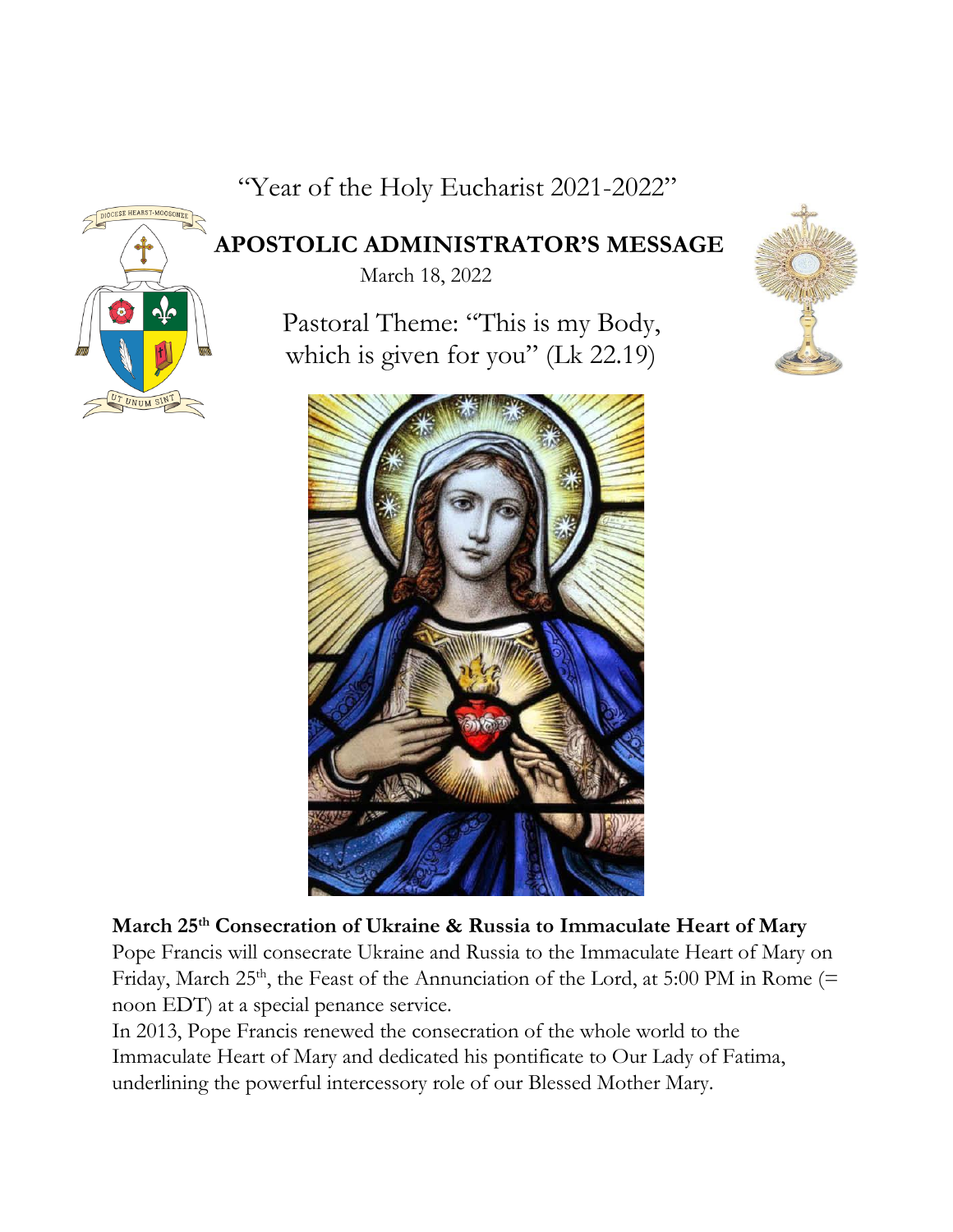On September 26, 2017 to mark the 150<sup>th</sup> Anniversary of Canada, in Notre Dame Cathedral Basilica in Ottawa the Bishops of Canada consecrated Canada to Mary's Immaculate Heart as some had done in their dioceses (I had done so in Ottawa on Canada Day and in Alexandria shortly after).

In communion with Pope Francis and many Bishops around the world, on March 25th, I will celebrate Masses with an Act of Consecration at 10:00 AM at Notre-Damedes-Victoires, Kapuskasing and at 5:00 PM in the cathedral. I encourage pastors in their parishes to join in consecrating Ukraine and Russia to the Immaculate Heart of Mary that day in their daily Mass. [The text of the Consecration will be sent out as soon as we get it.]

Let us entrust Ukraine and Russia to the maternal care of our Blessed Mother, asking for her powerful intercession to end the war and to ease the suffering of all the afflicted.

*Immaculate Heart of Mary – Pray for us.*

## **Restoration of the Sunday Mass Obligation**

As the Government of Ontario has moved to lift all Covid-19 related restrictions to Sunday worship, I intend to issue a decree next week to restore the obligation for Catholics to attend Mass on Sundays and Holy Days of Obligation, effective April 9, the Vigil of Passion (Palm) Sunday. This will apply to the parishes in the southern (Hearst) Region of the Diocese. Because of the continuing widespread outbreak of Covid cases in the parishes in the Moosonee Region, the dispensation there from the Obligation to assist at the Sunday Eucharist will remain in effect until decided otherwise. It will be important for clergy and others associated with catechesis to present this call to worship God communally on the LORD's DAY in positive terms.

## **Damage to Priests' Residence in Attawapiskat**

Earlier this week, an angry your person did great damage to the trailer (owned by the community hospital) where the priests in Attawapiskat reside. The windows which had been smashed are being replaced and order restored.

Father Michael Nwadinobi, who lives there currently, was shaken by the incident which took place in the early hours of the morning. Let us remember him in our prayers and pray also for an outpouring of the Holy Spirit to heal the wounds found in the indigenous communities of our northern diocese.

## **My agenda (subject to modification)**

Saturday, March 19: Mass for Solemnity of St. Joseph, Cathedral of Hearst, 9:30 AM. Saturday, March 19: First Conference of Bilingual Parish Mission Conference, Transfiguration Parish, Cochrane, 7:00 PM.